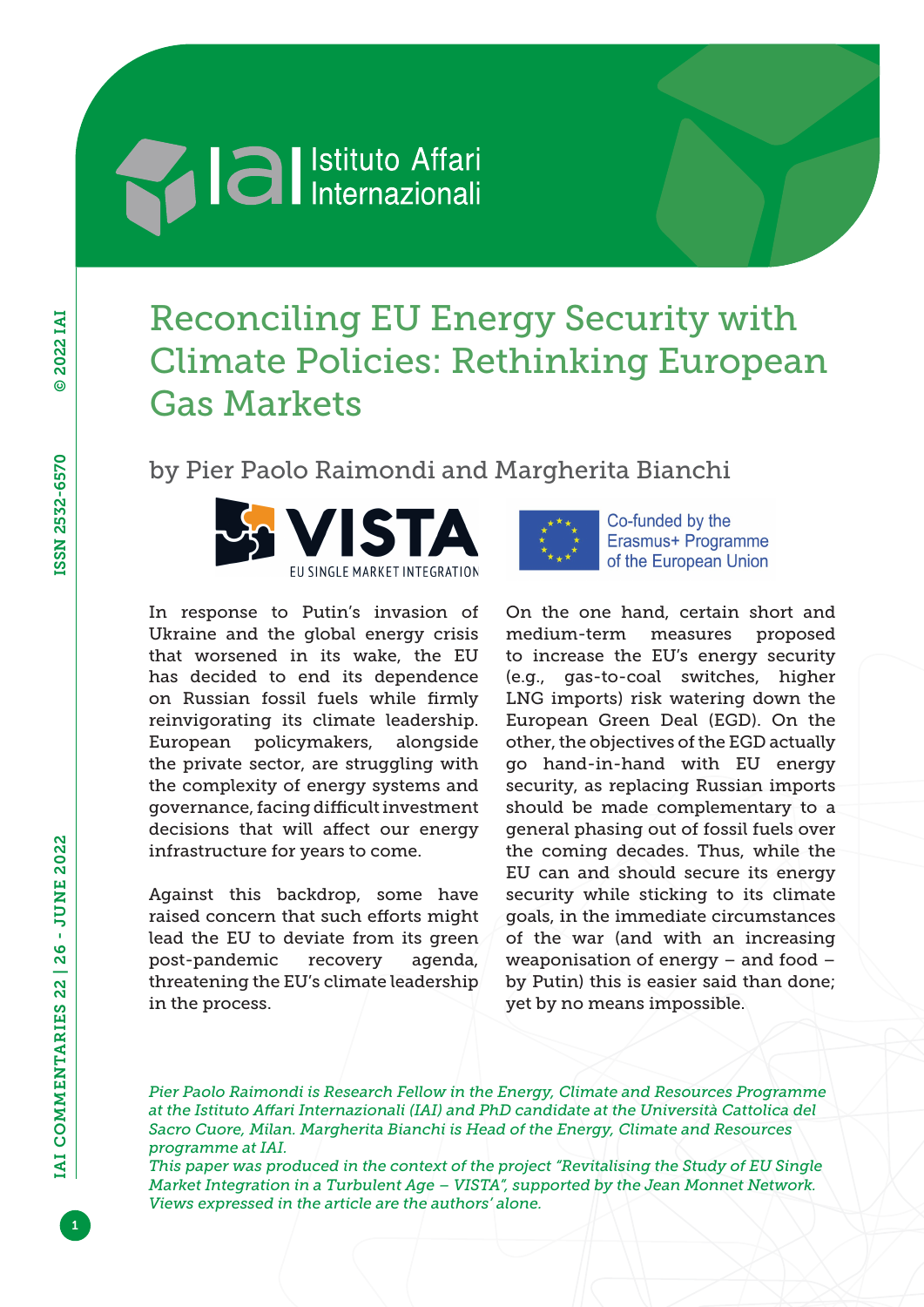Finding alternatives to Russian gas is the main problem for Europe.<sup>1</sup> With REPowerEU, the Commission attributes to liquefied natural gas (LNG) a key role in the short-term, which could replace up to a third (50 billion cubic metres, bcm) of Russian gas by 2022. Since late 2021, the EU has been working with other gas producing countries to secure non-Russian supplies. The US has become the major LNG supplier for the EU in 2021, thereby becoming instrumental for its energy security. This was mainly driven by market forces, as high gas prices in the EU have allowed the rerouting of US cargoes from Asia to Europe. Both the EU and the US have highlighted their willingness to expand this cooperation further – aiming at an additional 15 bcm of US LNG in 2022.<sup>2</sup>

Yet, supply constraints and infrastructure bottlenecks may hinder EU diversification plans.<sup>3</sup> To overcome some of these barriers, European countries will need to invest in infrastructure and projects (e.g., an interconnection between Spain and France, regassification terminals and pipelines) and in stronger political and technical coordination. This will require governments to agree on transnational investments and to make individual concessions to allow the EU energy market to work properly.<sup>4</sup>

Additionally, the EU should work with producing countries to add gas supply rather than buying existing cargoes that would have otherwise been sold elsewhere, as the latter option would only exacerbate supply shortages putting the EU in competition with other importers, outbidding poorer countries and hence penalising them while potentially slowing their climate ambitions (e.g., coal-to-gas switches).<sup>5</sup> In order to encourage non-Russian producers to increase their investments on the supply side, moreover, the EU should in principle present itself as a credible demand hub in the medium term – following a similar tone to that one used in the context of the March 2022 EU–US Joint Statement.<sup>6</sup>

 $6$  The March 2022 EU–US joint statement affirms that "The European Commission will also support long-term contracting mechanisms and partner with the U.S. to encourage relevant contracting to support final investment decisions on both LNG export and import infrastructure". European Commission and USA, *Joint Statement between the European Commission and the United States on European Energy Security*, cit.

<sup>&</sup>lt;sup>1</sup> In 2021, the EU imported around 140 bcm of gas by pipeline and around 15 bcm of LNG from Russia, representing around 40 per cent of total EU gas imports.

<sup>2</sup> European Commission and USA, *Joint Statement between the European Commission and the United States on European Energy Security*, 25 March 2022, [https://ec.europa.](https://ec.europa.eu/commission/presscorner/detail/en/STATEMENT_22_2041) [eu/commission/presscorner/detail/en/](https://ec.europa.eu/commission/presscorner/detail/en/STATEMENT_22_2041) [STATEMENT\\_22\\_2041](https://ec.europa.eu/commission/presscorner/detail/en/STATEMENT_22_2041).

<sup>3</sup> Margherita Bianchi and Pier Paolo Raimondi, "Russian Energy Exports and the Conflict in Ukraine: What Options for Italy and the EU?", in *IAI Commentaries*, No. 22|13 (March 2022), [https://www.iai.it/en/node/14859;](https://www.iai.it/en/node/14859) Alex Blackburne and Camilla Naschert, "Europe's LNG Push Challenged as Import Terminals Stretched to the Limit", in *S&P Global*, 21 March 2022, [https://www.spglobal.com/](https://www.spglobal.com/marketintelligence/en/news-insights/latest-news-headlines/69417543) [marketintelligence/en/news-insights/latest](https://www.spglobal.com/marketintelligence/en/news-insights/latest-news-headlines/69417543)[news-headlines/69417543](https://www.spglobal.com/marketintelligence/en/news-insights/latest-news-headlines/69417543).

<sup>4</sup> Simone Tagliapietra, "REPowerEU: Will EU Countries Really Make It Work?", in *Bruegel Blog*, 18 May 2022, [https://www.bruegel.](https://www.bruegel.org/?p=48659) [org/?p=48659.](https://www.bruegel.org/?p=48659)

<sup>&</sup>lt;sup>5</sup> Faseeh Mangi and Stephen Stapczynski, "Pakistan's Energy Crunch Spurs 'Barter' Trade for Afghani Coal", in *Bloomberg*, 28 March 2022, [https://www.bloomberg.com/](https://www.bloomberg.com/news/articles/2022-03-28/pakistan-s-energy-crunch-spurs-barter-trade-for-afghani-coal) [news/articles/2022-03-28/pakistan-s-energy](https://www.bloomberg.com/news/articles/2022-03-28/pakistan-s-energy-crunch-spurs-barter-trade-for-afghani-coal)[crunch-spurs-barter-trade-for-afghani-coal.](https://www.bloomberg.com/news/articles/2022-03-28/pakistan-s-energy-crunch-spurs-barter-trade-for-afghani-coal)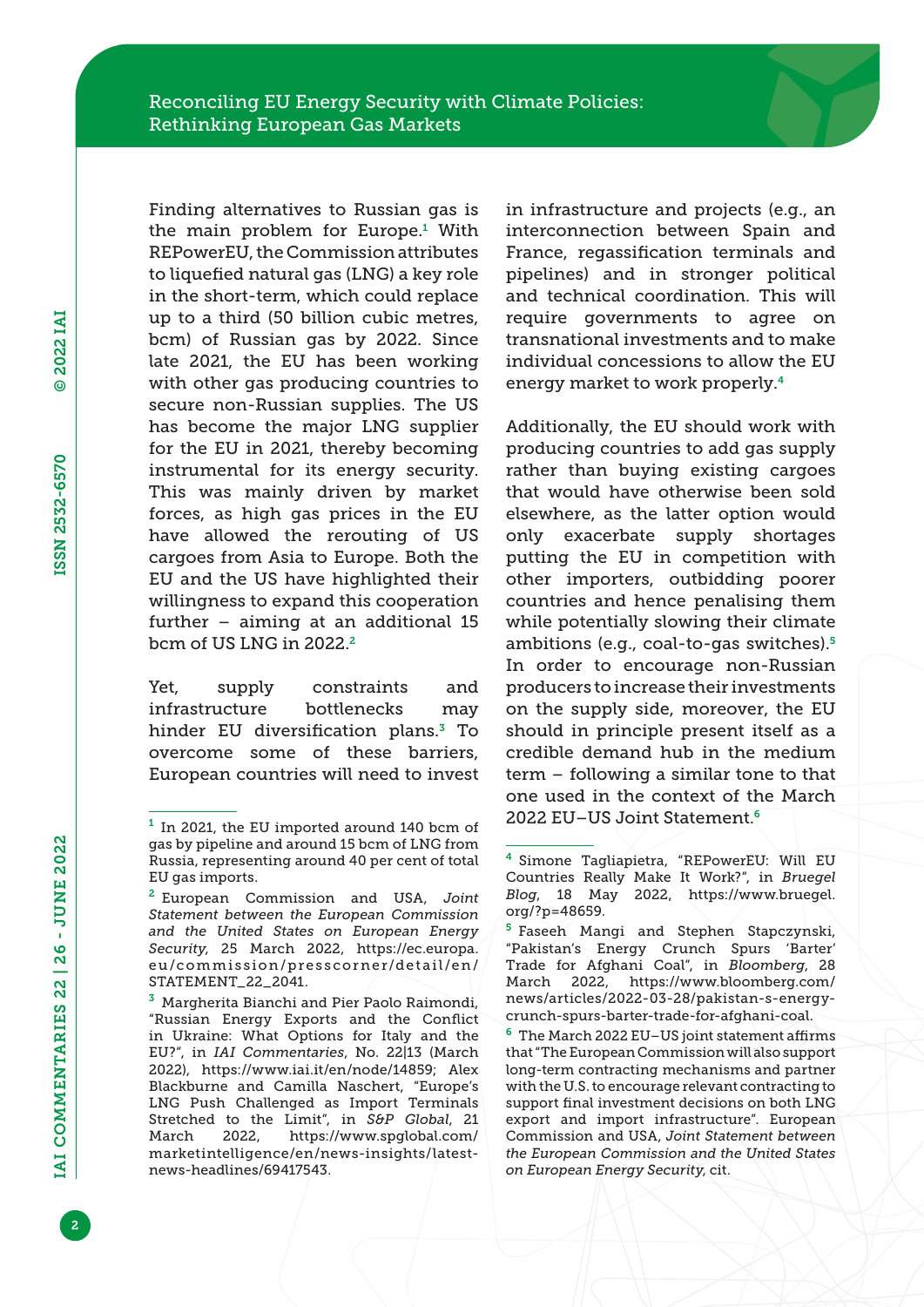This scenario seems to clash with EU's net-zero vision and the expected trajectory of European gas demand. Importing significant quantities of non-Russian gas raises questions over future EU gas needs, the length of contracts for alternative gas import volumes and the looming risk of carbon lock-in effects. Indeed, with the uptake of cleaner options and efficiency measures, European gas demand is expected to decline post-2030. Moreover, in the context of REPowerEU, the EU has reiterated its commitment to decarbonisation, energy efficiency and savings: this plan will further reduce unabated gas demand in the long-term.<sup>7</sup>

Nonetheless, European gas import could increase in the medium term (up to 2030) as EU domestic production is set to decline further, potentially exacerbating the overreliance on imports. Furthermore, electricity is expected to meet 53 per cent of the EU's total energy demand by 2050 in a net-zero scenario, $8$  leaving room for (decarbonised) gases – especially in those sectors where electricity is not an option (i.e., the "hard-to-abate" sectors such as cement, steel, heavy transport) – intensifying uncertainty on future European gas demand and needs.

Articulating a realistic short-term energy security strategy within the EGD boundaries is therefore not easy. But the EU should not focus exclusively on quantity of supply but also on its quality (i.e., its climate contents). Given the limited contribution of electricity in certain sectors, the EU should concentrate on abating methane emission along the gas value chain in the short term and foster decarbonisation of gas in the longer run. Making methane performance standards for gas a crucial component for future gas contracts could help. At COP26, the EU, along with the US and many partner countries, launched the Global Methane Pledge, which seeks to cut methane emissions by 70 per cent by 2030 compared to 2020.<sup>9</sup>

The EU also has the tools to wisely deploy green strings attached for gas investments required to address the current supply shortages and to define the pathway for decarbonisation in the longer-term. The EU Methane Strategy could play a role in stimulating changes in producing countries that seek markets for their gas. Performance standards related to methane emissions could send important signals to exporting countries and energy companies. Policies and regulations will have a larger impact than voluntary, marketdriven changes.<sup>10</sup>

<sup>7</sup> European Commission, *REPowerEU: A Plan to Rapidly Reduce on Russian Fossil Fuels and Fast Forward the Green Transition*, 18 May 2022, [https://ec.europa.eu/commission/presscorner/](https://ec.europa.eu/commission/presscorner/detail/en/IP_22_3131) [detail/en/IP\\_22\\_3131](https://ec.europa.eu/commission/presscorner/detail/en/IP_22_3131).

<sup>8</sup> European Commission, *A Clean Planet for All. A European Strategic Long-Term Vision for a Prosperous, Modern, Competitive and Climate Neutral Economy* (COM/2018/773), 28 November 2018, p. 9, [https://eur-lex.europa.eu/](https://eur-lex.europa.eu/legal-content/en/TXT/?uri=celex:52018DC0773) [legal-content/en/TXT/?uri=celex:52018DC0773.](https://eur-lex.europa.eu/legal-content/en/TXT/?uri=celex:52018DC0773)

<sup>9</sup> European Commission, *Launch by United States, the European Union, and Partners of the Global Methane Pledge to Keep 1.5C Within Reach*, 2 November 2021, [https://ec.europa.](https://ec.europa.eu/commission/presscorner/detail/en/statement_21_5766) [eu/commission/presscorner/detail/en/](https://ec.europa.eu/commission/presscorner/detail/en/statement_21_5766) [statement\\_21\\_5766.](https://ec.europa.eu/commission/presscorner/detail/en/statement_21_5766)

<sup>10</sup> Ben Cahill, Nikos Tsafos and Ian Barlow, "Methane Emissions and the Gas Ecosystem. Buyers, Sellers, and Banks", in *CSIS Reports*,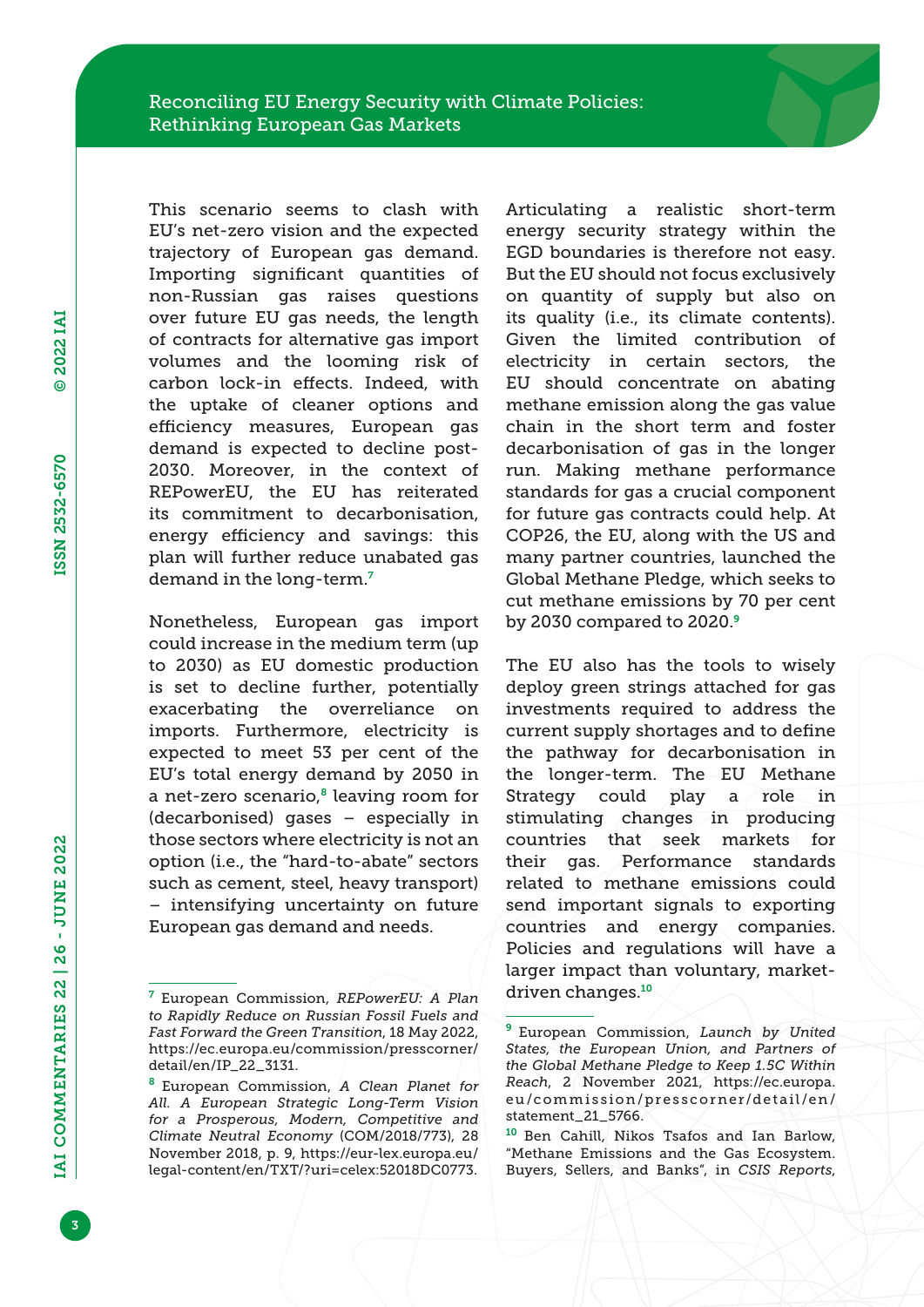In 2020, French Engie decided to halt negotiations over an LNG supply with the US company NextDecade following alleged pressure from the French government over environmental concerns – particularly methane emissions. The scenario has now radically changed as Europe struggles to find non-Russian gas. Nonetheless, the pathway seems to be correct if the EU wants to preserve its climate ambitions. In May 2022, Engie and NextDecade signed a 15-year sale and purchase agreement for 1.75 million tonnes per annum (Mtpa) of LNG. NextDecade affirms that it "aims to reduce CO<sub>2</sub> emissions [...] by more than 90 percent via carbon capture and storage".<sup>11</sup>

In order to conclude this kind of contracts, the EU should also work with producing countries to encourage the measurement, reporting, verification (MRV) of methane emissions from natural gas value chains (i.e., from production point to the point of use). Such an approach could be beneficial for the EU (balancing energy security and climate policies) and for producing countries as they could secure markets for their gas.

The EU has increasingly focused on the above measures as the present energy and climate crises unfolds. In December 2021, the Commission made a first-ever EU legislative proposal on methane emission reduction in the energy sector, which will require the MRV of methane emissions, proposing strict rules to detect and repair methane leaks and to limit venting and flaring, as well as including more transparency from importers.<sup>12</sup>

The EU should thus engage in a diplomatic dialogue with partners with a view to introducing more stringent measures on its imports. The recent EU External Energy Strategy rightly addressed this issue affirming that it will "ensure that additional gas supplies […] are coupled with targeted actions to tackle methane leaks and to address venting and flaring, creating additional liquidity on global markets, while ensuring significant climate benefits".<sup>13</sup>

Meanwhile, the EU should work on the decarbonisation of gas in the longer term. For instance, it could aim for the signature of long-term contracts for increased imports (also beyond 2030) with investments in additional import capacities that are also hydrogencompatible. The EU proposed the creation of a H2 partnership with a 5–10 year horizon to establish infrastructure and a sound environment for investments – which would indeed support the predictability and stability

4

December 2021, [https://www.csis.org/](https://www.csis.org/node/63442) [node/63442](https://www.csis.org/node/63442)

<sup>11</sup> NextDecade, *NextDecade and ENGIE Execute 1.75 MTPA LNG Sale and Purchase Agreement*, 2 May 2022, [https://investors.next-decade.](https://investors.next-decade.com/news-releases/news-release-details/nextdecade-and-engie-execute-175-mtpa-lng-sale-and-purchase) [com/news-releases/news-release-details/](https://investors.next-decade.com/news-releases/news-release-details/nextdecade-and-engie-execute-175-mtpa-lng-sale-and-purchase) [nextdecade-and-engie-execute-175-mtpa-lng](https://investors.next-decade.com/news-releases/news-release-details/nextdecade-and-engie-execute-175-mtpa-lng-sale-and-purchase)[sale-and-purchase.](https://investors.next-decade.com/news-releases/news-release-details/nextdecade-and-engie-execute-175-mtpa-lng-sale-and-purchase)

<sup>12</sup> European Commission, *Commission Proposes New EU Framework to Decarbonise Gas Markets, Promote Hydrogen and Reduce Methane Emissions*, 15 December 2021, [https://](https://ec.europa.eu/commission/presscorner/detail/en/IP_21_6682) [ec.europa.eu/commission/presscorner/detail/](https://ec.europa.eu/commission/presscorner/detail/en/IP_21_6682) [en/IP\\_21\\_6682](https://ec.europa.eu/commission/presscorner/detail/en/IP_21_6682).

<sup>13</sup> European Commission, *EU External Energy Engagement in a Changing World*  (JOIN/2022/23), 18 May 2022, p. 4, [https://](https://eur-lex.europa.eu/legal-content/en/TXT/?uri=celex:52022JC0023) [eur-lex.europa.eu/legal-content/en/](https://eur-lex.europa.eu/legal-content/en/TXT/?uri=celex:52022JC0023) [TXT/?uri=celex:52022JC0023.](https://eur-lex.europa.eu/legal-content/en/TXT/?uri=celex:52022JC0023)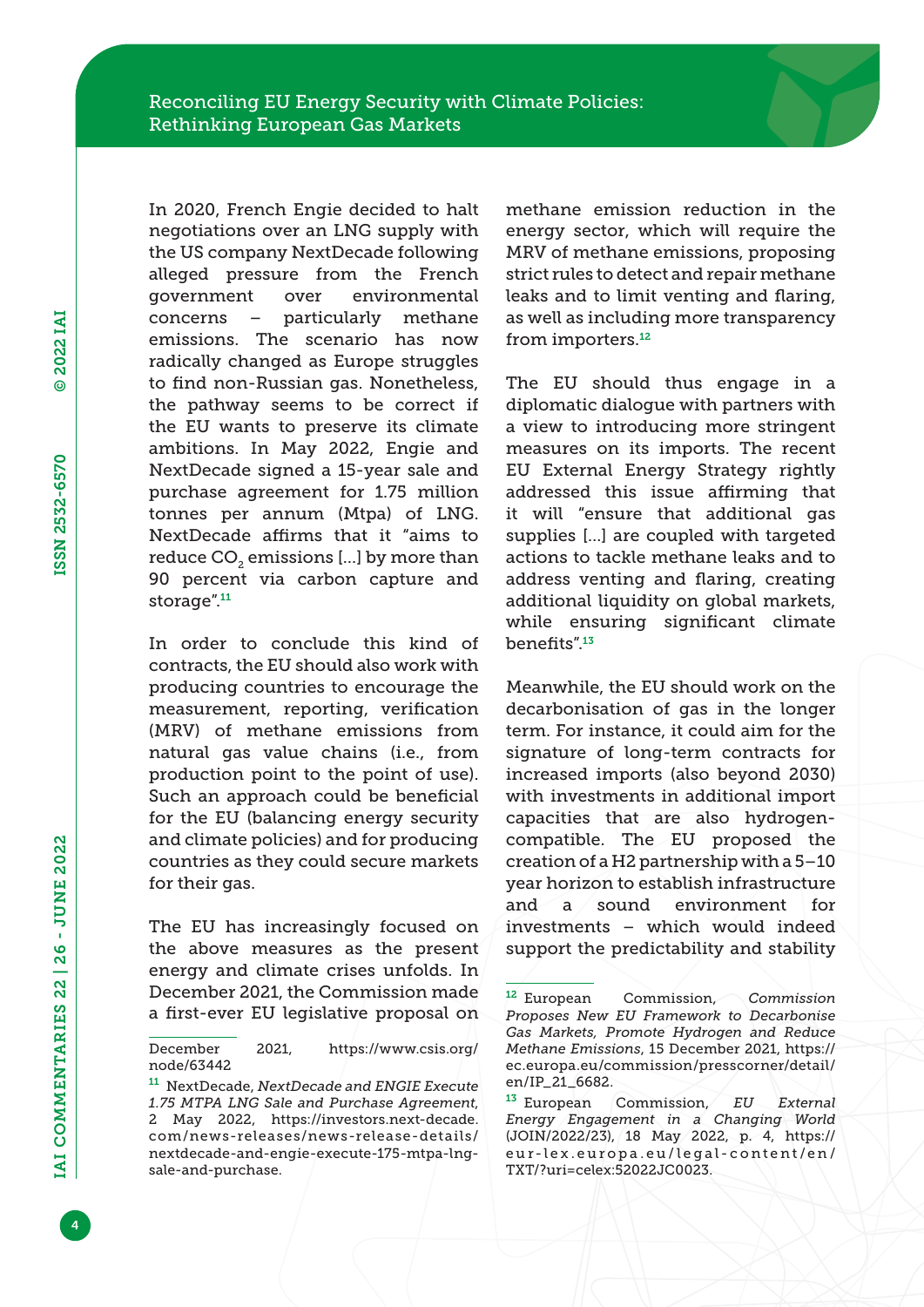of investments and demand in the EU as well as stable investment conditions in partner countries.

In the midst of the energy crisis, Italy signed an agreement with Algeria for additional gas imports, also expressing its intention to work on hydrogen – along with renewables – in the North African country.14 While still in their infancy, these kind of approaches go in the right direction.

The EU needs to continue on this path, encouraging methane emission cuts domestically and from imports through its regulatory framework. It should further work with other countries within the Global Methane Pledge to promote emissions cuts and share regulatory and MRVs standards for gas imports. By doing so, the EU might emerge as a leading demand pole for low-carbon and decarbonised gases and encourage the formation of a worldwide demand base for these products.

This could contribute to accelerate the transition, abating emissions and providing adequate demand for gas suppliers to increase their investments in decarbonised energy products. These actions could be key (evidently alongside a wider and quicker uptake of renewables and cooperation on cleaner options), as the EU needs to manage an orderly transition also beyond its borders – starting with the Middle East and North Africa. Such reconfiguration could partly be used to establish partnerships conducive to decarbonise the gas value chain and switch to clean molecules in the long run.

*14 June 2022*

5

<sup>14</sup> Italian Government, *Prime Minister Draghi's Press Statement in Algiers*, 11 April 2022, [https://](https://www.governo.it/en/node/19627) [www.governo.it/en/node/19627](https://www.governo.it/en/node/19627).